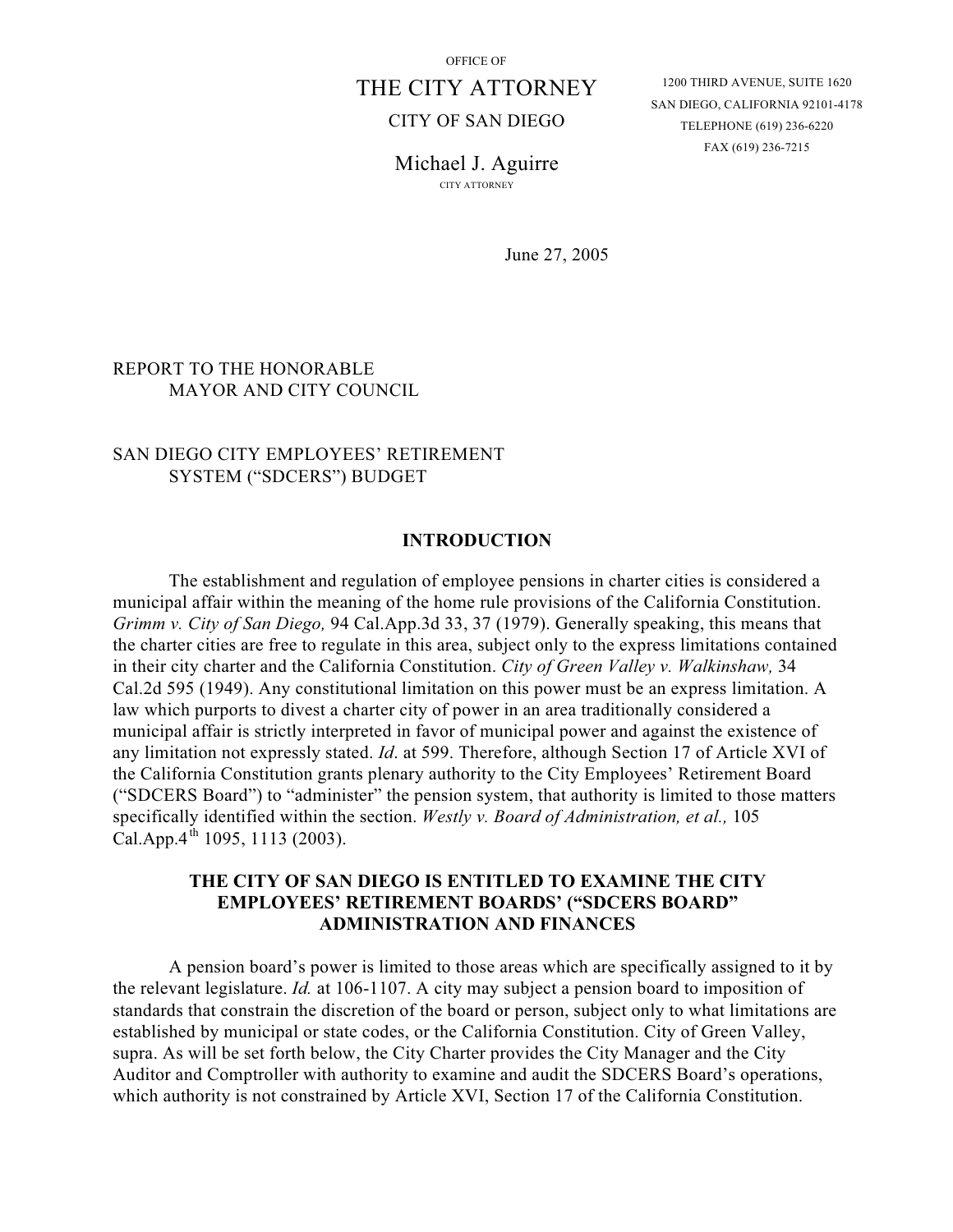### **A. The City Manager and/or City Auditor and Comptroller are empowered under the City Charter to examine and audit the affairs of the SDCERS Board.**

The San Diego Municipal Code bestows upon the City Manager the power to investigate and/or examine the affairs and operations of *any* City board upon resolution of the Council. San Diego Municipal Code ("SDMC") Chapter II, Article 2, §22.0205. Since SDCERS Board is a "city board" within the meaning of the Charter and the municipal code, it is subject to this investigative power. SDMC Chapter II, Article 2, section 22.1801(b).

Even greater power is granted under the Code to the City Auditor and Comptroller. Section 22.0701 bestows upon the City Auditor and Comptroller the right to examine and audit the SDCERS Board accounts and records. SDMC Chapter II, Article 2, section 22.0701. This section allows the City Auditor and Comptroller to conduct and investigation and/or audit *at any time*, not conditional upon a specific City Council resolution authorizing same. In fact, not only is the City Auditor and Comptroller entitled to review such records, he is *required* to do so under Chapter 1, Article VII, section 82. This section requires the City Comptroller and Auditor must examine any claim for payment and to insure that the claim is in proper form, correctly computed, and duly approved; *that it is legally due and payable*; that an appropriation has been made therefore which has not been exhausted; and that there is money in the treasury to make payment before issuing payment.

Further, should the Board refuse access to such records, the City Manager and City Clerk may compel such access. SDMC Chapter 1, Article 2, section 12.0102. This section provides the City manager, the City Clerk, or any of their designated Enforcement Officials with the power to inspect public and private property for purposes of ensuring compliance with municipal and applicable state codes, and to use all available judicial and/or administrative remedies as may be available towards this end.

### **B. Article XVI, Section 17 of the California Constitution does not exempt the SDCERS Board from City review and audit of its administration and expenses**

As noted above, a public pension board is granted "plenary authority" over the administration of the pensions system by California Constitution Art. XVI, section 17, "subject to" all of the subdivisions that follow. *Westly* at 1113. Authority is limited, however, to the matters specifically enumerated in therein. As clearly stated by the Third District Court of Appeal in *Westly:* "We have concluded that the powers the voters intended to give the Board (in enacting Proposition 162) do **not** include the exclusive and unfettered authority over payments made to and on behalf of its members and employees". Rather, the extent of the Board's authority *is limited to the specific areas enumerated in the Section*. *Westly* at 1113, emphasis added. The determinative question as to whether the aforementioned Charter provisions are circumvented by Section 17 is whether these provisions are "contrary to" that section. *Westly* at 1113.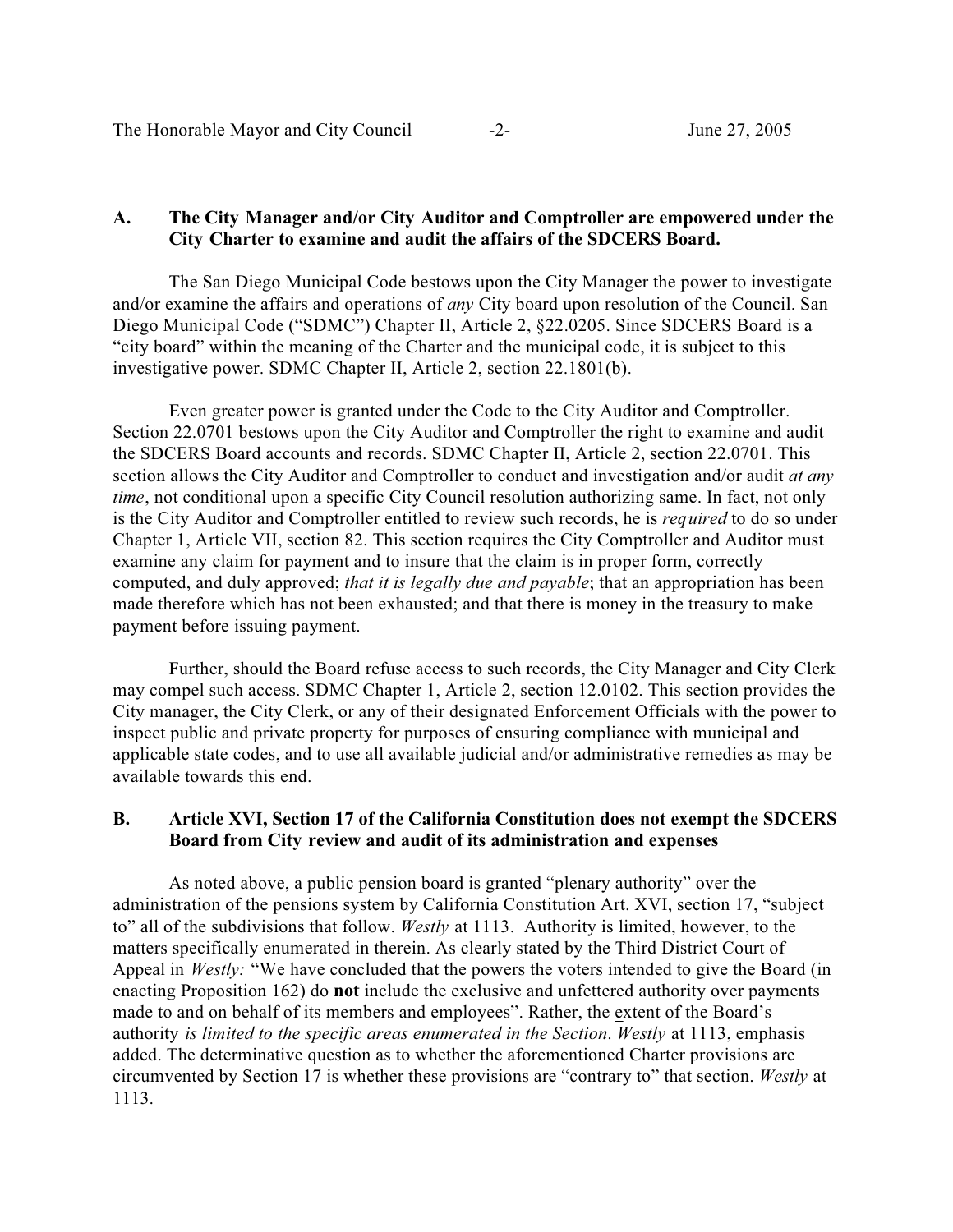| The Honorable Mayor and City Council | - 1- | June 27, 2005 |
|--------------------------------------|------|---------------|
|--------------------------------------|------|---------------|

The *Westly* case involved an attempt by the state pension board to avoid limitations on the compensation of its members and employees imposed by state law. The court rejected this argument, finding 1) that the right to determine the compensation of state employees was specifically granted by the Legislature to the state Controller; and 2) that the "plenary authority" granted the board under Section 17 did not immune the Board to regulation which did not conflict with its provisions.

Significantly, in reaching its decision, the *Westly* court noted that the State Controller, like our City Auditor and Comptroller, is entrusted by statute with the duty to ensure that the decisions of a subordinate agency that affect expenditures are within the fundamental jurisdiction of the agency. *Westly* at 1106. Therefore, the court rejected the Retirement Board's attempt to determine its own rules relative to expenditure: "An attempt by an administrative agency to exercise control over matters which the legislature has not seen fit to delegate to it *is not authorized by law and in such cases the agency's actions can have no force or effect .Westly* at 1106, emphasis added.

Significantly, the Court in *Westly* specifically considered and rejected the Board' contention that the State's regulation of its expenditures would make it impossible for the Board to comply with its fiduciary duties under Section 17. Since the State reserved for itself the right to dictate the employee classifications, salaries, and other compensation. The board had no right to dictate the reasonable limits of those expenses. *Westly* at 1114. Instead, the Board was obligated to carry out its duties under Section 17 within the confines of the law.

#### **RECOMMENDATION**

In our case, as in *Westly*, the SDCERS board has attempted to circumvent City law by refusing to allow the City access to its records. As set forth above, however, the power to investigate/examine/audit those records is reserved by the legislature to the City Manager and/or the Auditor and City Comptroller. No such power is vested in the Board by the Charter, nor is it extended under the Constitution. The "plenary authority" conveyed to the Board by Section 17 does not serve to forfeit the City's power to review the Board's activities. In fact, to eliminate municipal review of a pension board's activities would contradict the very purpose of the Section, which is to assure that pension funds are administered in a manner which will assure prompt delivery of benefits, and related services to participants and beneficiaries and limit employer contributions. Therefore, it is recommended that the City Council direct the City Manager and the City Auditor and Comptroller to take action pursuant to the aforementioned sections to examine and audit SDCERS.

Respectfully submitted,

MICHAEL J. AGUIRRE City Attorney